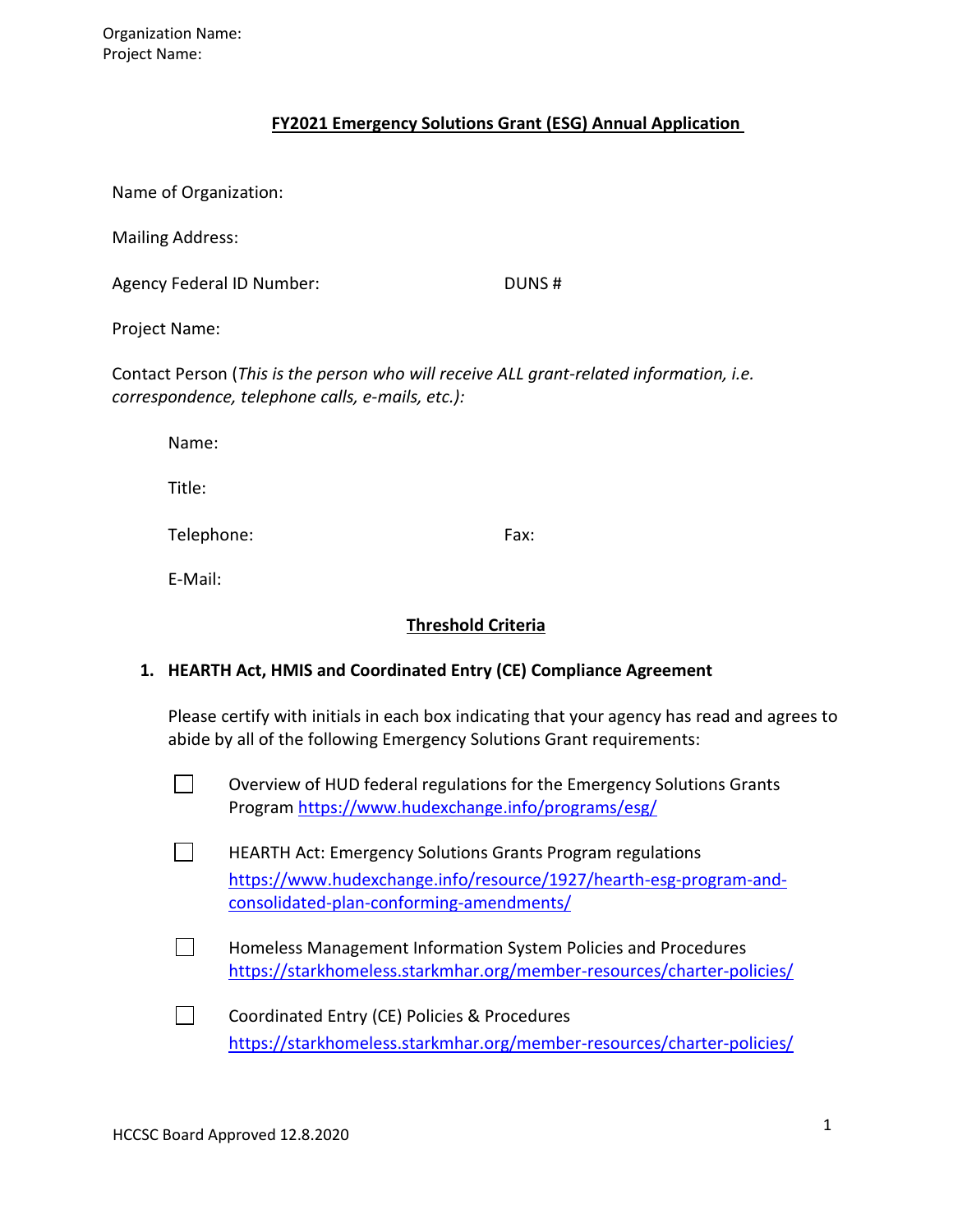*Only Victim Service Agencies can opt out of participation in HMIS and CE but must maintain a separate and comparable data system that captures all HMIS data elements*  while maintaining participant security standards for victim service agencies. Victim Service *Agencies will be required to submit quarterly performance outcomes from an internal database.*

Is your agency a Victim Service Provider as defined by 24 CFR 576.2: "A private non‐profit organization whose primary mission is to provide services to victims of domestic violence, dating violence, a sexual assault, or stalking. This term includes rape crisis centers, battered women's shelters, domestic violence transitional housing programs, and other programs."



# **2. Compliance with Homeless Definitions**

There are five eligible program components and different eligible activity types within each of those five components. Eligibility for each component is restricted to individuals and families that meet various definitions of "homeless" or "at risk of homelessness." In the charts below, please indicate which component and activity type you are applying for.

FY2021 ESG Annual funding priorities are listed below in no particular order:

Homeless Management Information System Emergency Shelter Operations Homeless Prevention

| <b>Shelter Activities</b><br>(HUD Objective/Outcome) Suitable Living Environment/Availability/Accessibility |             |  |                           |  |            |  |
|-------------------------------------------------------------------------------------------------------------|-------------|--|---------------------------|--|------------|--|
|                                                                                                             | Renovations |  | <b>Essential Services</b> |  | Operations |  |

| <b>Street Outreach/Essential Services</b>                                      |
|--------------------------------------------------------------------------------|
| (HUD Objective/Outcome) Suitable Living Environment/Availability/Accessibility |
|                                                                                |

| <b>Homeless Prevention</b><br>(HUD Objective/Outcome) Decent Affordable Housing/Sustainability |                                                                             |  |                          |  |  |
|------------------------------------------------------------------------------------------------|-----------------------------------------------------------------------------|--|--------------------------|--|--|
|                                                                                                | <b>Housing Relocation</b><br>& Stabilization<br><b>Financial Assistance</b> |  | <b>Rental Assistance</b> |  |  |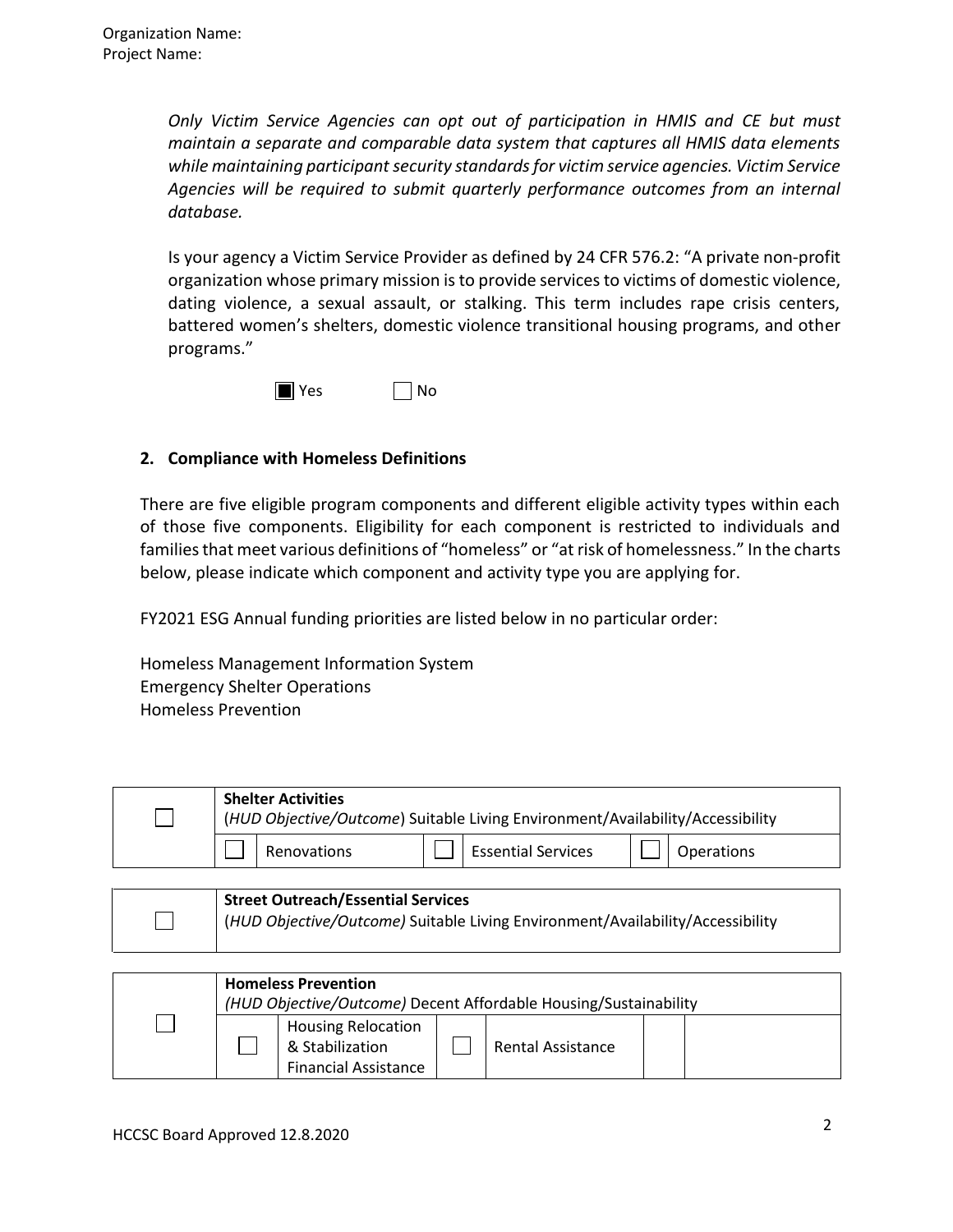|  | <b>Rapid Re-Housing</b><br>(HUD Objective/Outcome) Decent Affordable Housing/Affordability              |  |  |  |  |  |
|--|---------------------------------------------------------------------------------------------------------|--|--|--|--|--|
|  | <b>Housing Relocation</b><br>& Stabilization<br><b>Rental Assistance</b><br><b>Financial Assistance</b> |  |  |  |  |  |
|  | HMIS (Homeless Management Information System)<br>Data Collection                                        |  |  |  |  |  |

Describe how your agency will ensure and document compliance with HUD's definition of either "Homeless" or "At Risk of Homelessness" as applicable to the project type. (max. characters 700)

Note: Only projects that serve qualifying participants are eligible for funding consideration.

# **3. Match Documentation**

Agencies must be able to document committed and/or pending match sources in order to meet threshold requirements. Emergency Solutions Grants require a 1:1 match with sourcesthat meet match requirements identified in ESG interim regulations (links provided above). Budget and match tables must be completed later in the application with documentation as outlined below in order to meet threshold criteria:

- **Committed match sources ‐ signed grant agreements, award letters/notifications or letters of commitment covering the match to be received for the project requesting funds and expended during the operating year of the FY2021 grant if awarded.**
- **Pending match sources‐ written and dated correspondence with pending match source which includes amount being requested (as identified above) and confirmation that the pending match is being requested for the project requesting funds and for expenditure during the operating year of the FY2021 grant if awarded.**

# **Additional Scoring Elements**

## **Previous Experience**

In your previous experience operating projects with federal, state, and/or local funds (not just ESG), was your organization required to pay back funds or found to be in violation of regulations?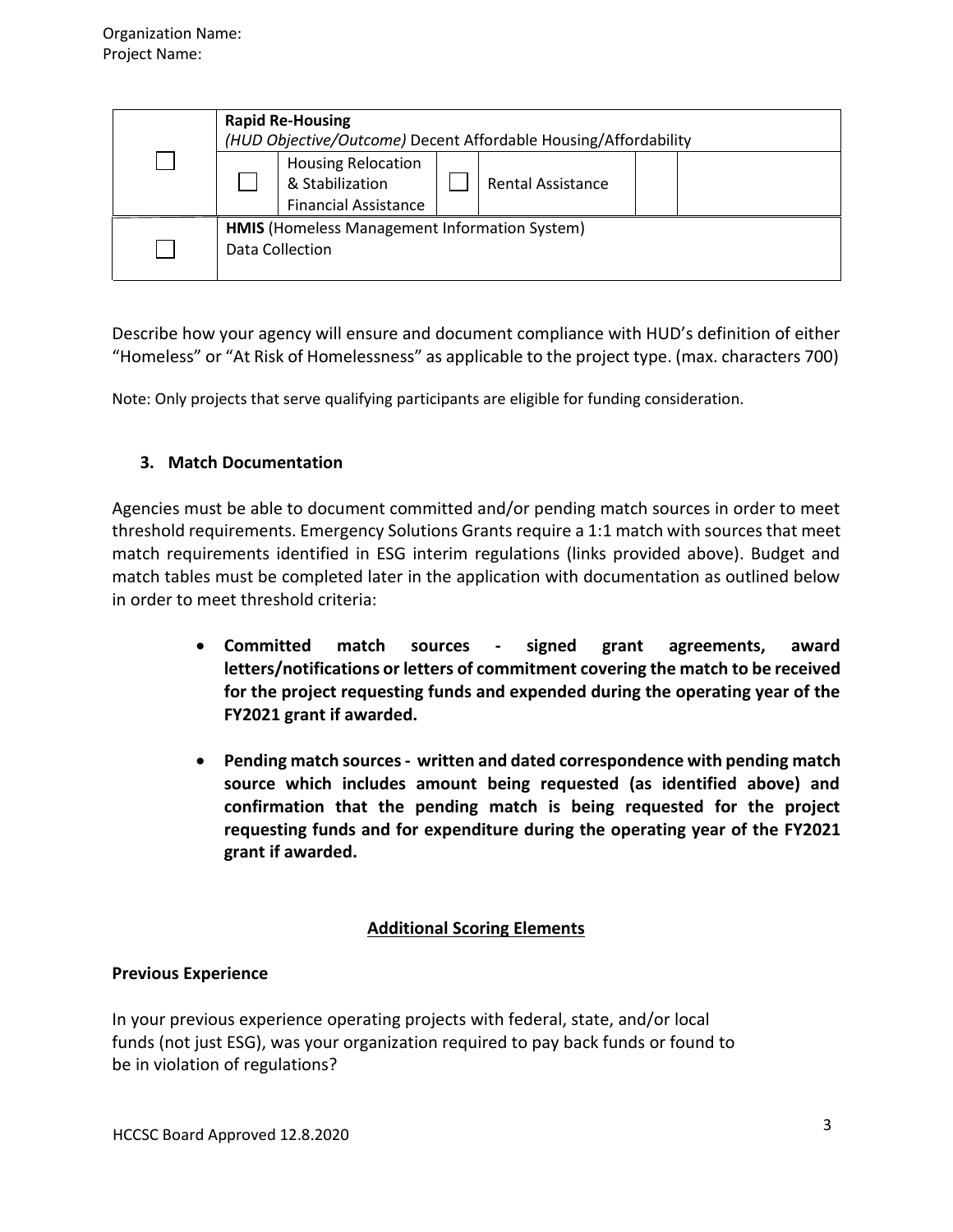Organization Name: Project Name:



If yes, indicate the dates, actions cited and total amount of funds required to be paid back. (max. characters 500)

#### **Capacity and Target Population**

*(Not required for grant funds being requested to support a Homeless Management Information System [HMIS] project)*

A. Please check the activities for which you are requesting ESG funds and indicate the proposed number to be served. If the project was funded in FY2019, please complete all columns. If the project served less than the proposed number in FY2019, provide an explanation of why the number was not achieved and what the project plans to do differently. PLEASE DO NOT JUST CHECK BOXES.

| <b>Eligible Activity</b>           | Program Request<br>(check box if applying<br>for this program) | Proposed Number to<br>be Served | FY2019 Data (if<br>applicable)     |                            |
|------------------------------------|----------------------------------------------------------------|---------------------------------|------------------------------------|----------------------------|
|                                    |                                                                |                                 | Proposed<br>number to<br>be served | Actual<br>number<br>served |
| <b>Street Outreach</b>             |                                                                |                                 |                                    |                            |
| Emergency<br>Shelter<br>Operations |                                                                |                                 |                                    |                            |
| <b>Homeless Prevention</b>         |                                                                |                                 |                                    |                            |
| Rapid Re-Housing                   |                                                                |                                 |                                    |                            |
| <b>HMIS</b>                        |                                                                |                                 |                                    |                            |

FY2019Explanation (if needed):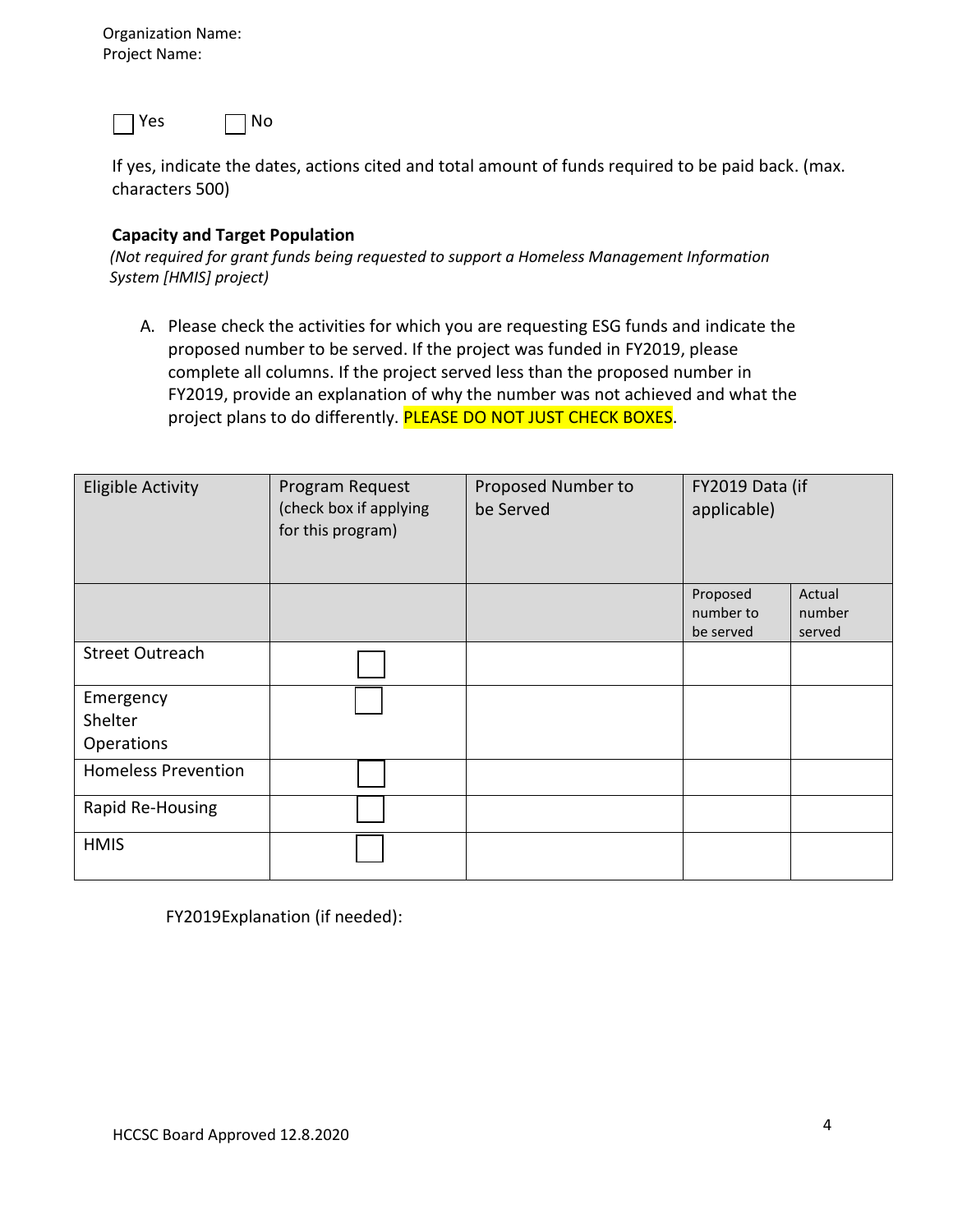B. Please identify the primary populations your ESG program will serve by writing the **number of persons** in each applicable category. PLEASE DO NOT JUST CHECK BOXES.

| <b>Primary Population</b>           | Check all boxes that<br>apply | Proposed Number to<br>be Served |
|-------------------------------------|-------------------------------|---------------------------------|
| <b>Chronically Homeless</b>         |                               |                                 |
| <b>Transitional Age Youth</b>       |                               |                                 |
| <b>Victims of Domestic Violence</b> |                               |                                 |
| <b>Chronic Substance Abusers</b>    |                               |                                 |
| <b>Other Disabled Individuals</b>   |                               |                                 |
| Persons with HIV/AID                |                               |                                 |
| Elderly                             |                               |                                 |
| Veterans                            |                               |                                 |
| Persons w/ Severe Mental Illness    |                               |                                 |
| Persons in Households with Children |                               |                                 |

- C. Total unduplicated individuals to be served.
	- a. Indicate the number of unduplicated adults to be served:
	- b. Indicate the number of unduplicated children to be served:

## **Documented Need**

Provide evidence of the need for the services proposed. Include as much data as possible to support your application (include HMIS data). Include relevant statistics such as number of referral calls, number of participants on your priority lists, and time on priority lists. Describe how you will meet the priority needs of homeless individuals or those most at risk of homelessness. (max characters 550)

# **Project Description:**

## **Linking to Mainstream Services**

Describe how your agency will ensure that program participants are assisted in obtaining mainstream services and financial assistance, including housing, social services, employment, education (for children and adults), and youth programs for which participants are eligible. (max. characters 700)

*(Not required for grant funds being requested to support a Homeless Management Information System [HMIS] project)*

Examples include Social Security Income, Social Security Disability Income, SNAP assistance (food stamps), Section 8, etc. If your agency serves homelessfamilies with children or unaccompanied youth, also describe how your agency ensures that children are enrolled in school, connected to appropriate services, and aware of their eligibility for McKinney‐Vento education services.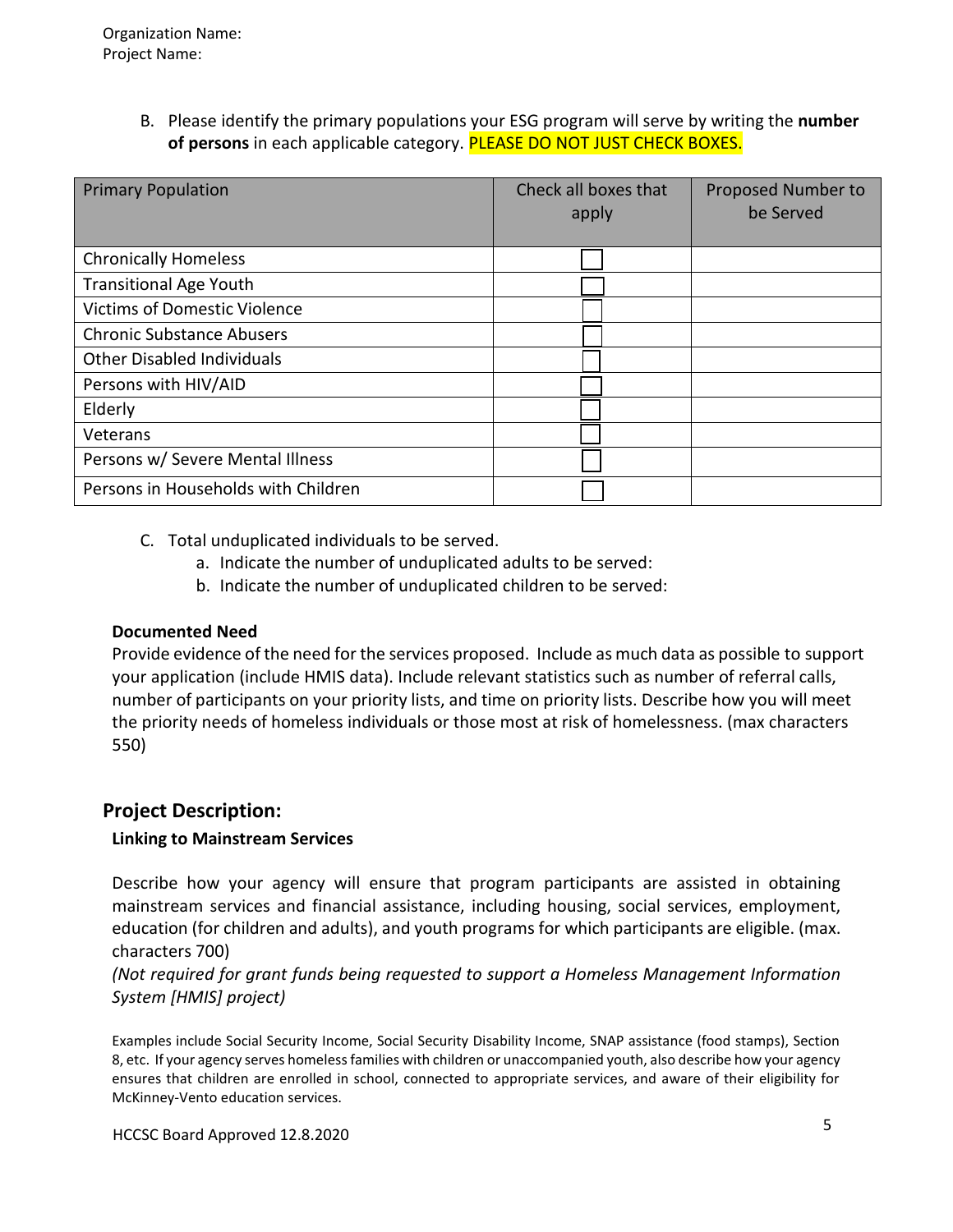Organization Name: Project Name:

#### **Assistance with Increasing Employment Income**

Describe how your agency will assist program participants to gain access to necessary training, skill development and employment opportunities. (max. characters 700) *(Not required for grant funds being requested to support a Homeless Management Information System [HMIS] project)*

## **Housing Stability**

What will be your agency's strategy for ensuring that participants receive individualized assistance to best meet their needs for housing stability? (max. characters 700) *(Not required for grant funds being requested to support a Homeless Management Information System [HMIS] project)*

## **Statement of Work/Scope of Services**

This information will be used to structure the scope of services portion of the funding agreement with the City of Canton, if your project is selected for funding.

Develop a sound statement of work/work plan narrative that details the service activities the program will undertake to achieve the program's goals. Include the following:

- Plan of action for each Service Activity to be provided (i.e. prevention, rapid rehousing, street outreach, basic shelter);
- Coordination of intake and referral procedures with HCCSC's Coordinated Entry and HMIS and other service providers;
- Use of HMIS to track participant information;
- Program location(s) and hours of operation;
- Program evaluation, specific performance measures and outcomes to evaluate the success of your program;
- Program specific procedures and guidelines;
- Explanation of how your organization will involve homeless persons in the operations of the ESG‐funded program.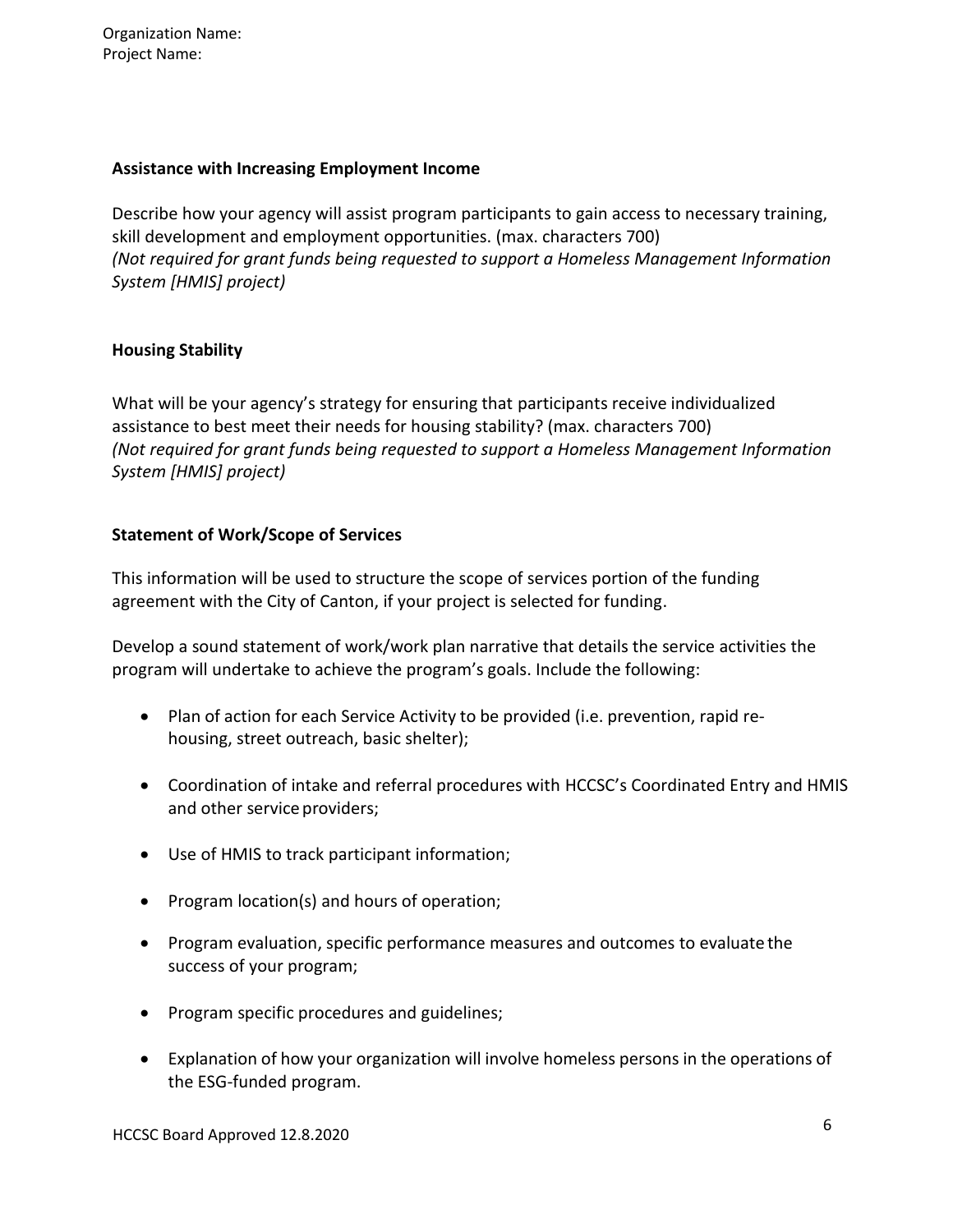*(Applicants for HMIS projects only)* Description of reports your project will produce to show system-wide outcomes and explanation of how project staff will participate in analyzing them to identify areas of improvement or system gaps.

If undertaking renovation, detail the type of renovation to be undertaken along with detailed work write‐up and cost estimates.

## **Collaboration with the CoC**

Does your program collaborate with the Homeless Continuum of Care of Stark County (HCCSC)?

 $\Box$  Yes  $\Box$  No If yes, explain specific collaborative efforts with the HCCSC including the various committees on which your agency's staff serve. (max. characters 700)

## **Project Funding/Budget**

Complete all budget charts.

| <b>Summary Budget</b>     |                     |                |           |          |             |                     |  |
|---------------------------|---------------------|----------------|-----------|----------|-------------|---------------------|--|
|                           | <b>Homelessness</b> | Rapid Re-      | Emergency | Street   | <b>HMIS</b> | <b>Total Amount</b> |  |
|                           | Prevention          | <b>Housing</b> | Shelter   | Outreach |             | <b>Budgeted</b>     |  |
| Rental Assistance*        |                     |                |           |          |             |                     |  |
| Housing                   |                     |                |           |          |             |                     |  |
| Relocation &              |                     |                |           |          |             |                     |  |
| Stabilization             |                     |                |           |          |             |                     |  |
| Services**                |                     |                |           |          |             |                     |  |
| <b>Essential Services</b> |                     |                |           |          |             |                     |  |
| Renovation                |                     |                |           |          |             |                     |  |
| <b>Shelter Operations</b> |                     |                |           |          |             |                     |  |
| Relocation                |                     |                |           |          |             |                     |  |
| Assistance                |                     |                |           |          |             |                     |  |
| <b>Other Services</b>     |                     |                |           |          |             |                     |  |
| <b>TOTAL</b>              |                     |                |           |          |             |                     |  |

\*Includes short and medium‐term rent payments and up to 6 months of arrears

\*\*Includes all other eligible forms of direct financial assistance under Prevention and Re‐Housing plus costs related to eligible services.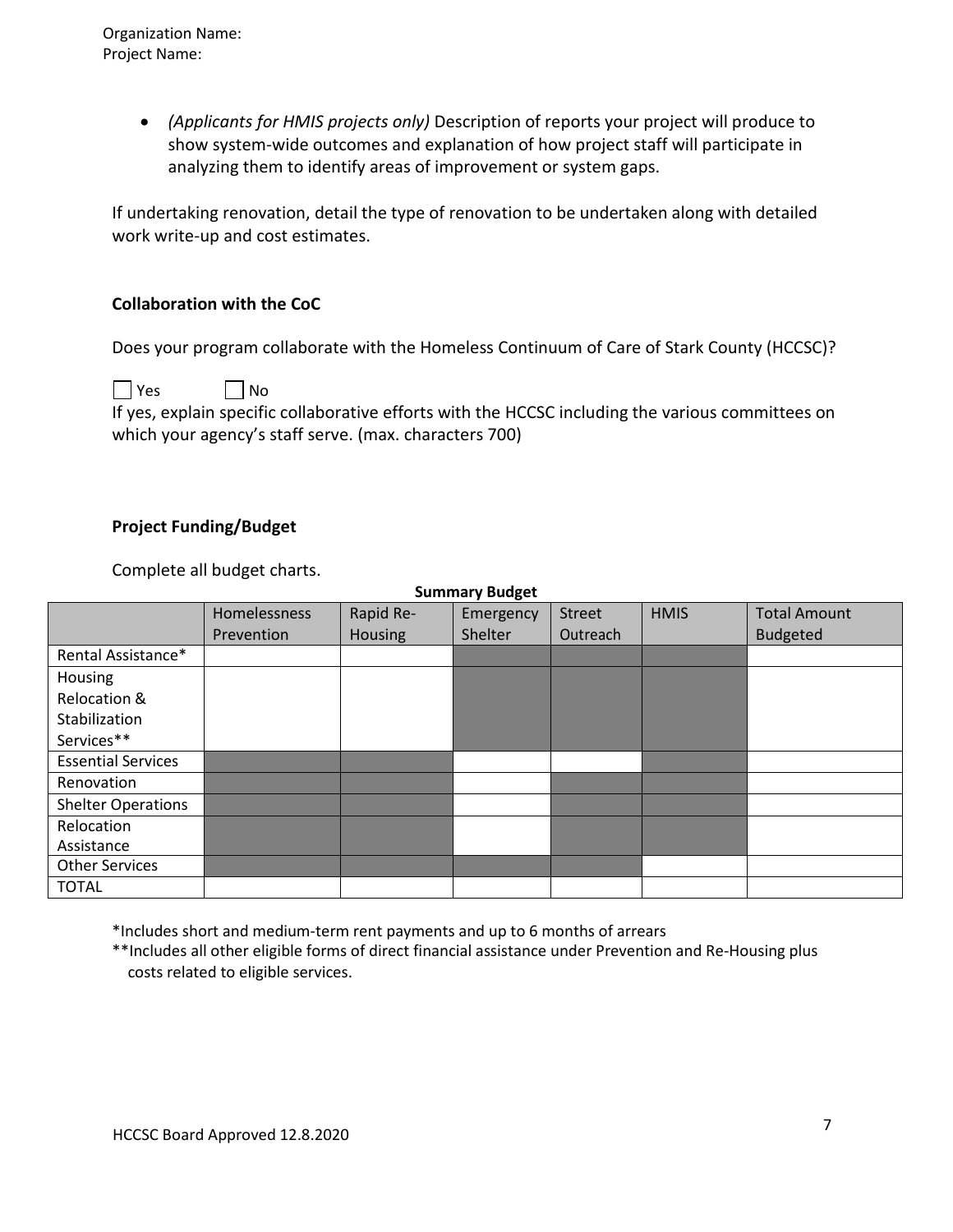All activities must provide 1:1 cash match. Please identify sources of committed and pending match in the Match chart below.

| <b>Match Detail</b> |        |                     |                                               |                                                         |  |  |  |
|---------------------|--------|---------------------|-----------------------------------------------|---------------------------------------------------------|--|--|--|
| Source              | Amount | Cash or In-<br>Kind | Committed *** (include<br>Date of commitment) | Pending *** (include<br>date of<br>Application/Request) |  |  |  |
|                     |        |                     |                                               |                                                         |  |  |  |
|                     |        |                     |                                               |                                                         |  |  |  |
|                     |        |                     |                                               |                                                         |  |  |  |
|                     |        |                     |                                               |                                                         |  |  |  |
|                     |        |                     |                                               |                                                         |  |  |  |
|                     |        |                     |                                               |                                                         |  |  |  |
| <b>TOTAL</b>        |        |                     |                                               |                                                         |  |  |  |

**\*\*\* Documentations must be provided to confirm committed and pending match as follows:**

- **Committed match sources ‐ signed grant agreements, award letters/notifications or letters of commitment covering the match listed above to be received for the project requesting funds and expended during the operating year of the FY2021 grant if awarded.**
- **Pending match sources ‐ written and dated correspondence with pending match source which includes amount being requested (asidentified above) and confirmation that the pending match is being requested for the project requesting funds and for expenditure during the operating year of the FY2021 grant.**

|                                                                          |                                                                                                        | <b>DUUKEL DELAII</b> |                 |                    |  |  |  |  |
|--------------------------------------------------------------------------|--------------------------------------------------------------------------------------------------------|----------------------|-----------------|--------------------|--|--|--|--|
| Category Breakdown                                                       | <b>ESG FUNDING</b>                                                                                     | <b>Match Funds</b>   | Source of Match | <b>Total Funds</b> |  |  |  |  |
|                                                                          | <b>REQUEST</b>                                                                                         |                      | <b>Funds</b>    |                    |  |  |  |  |
|                                                                          | Personnel – Eligible under all Project Types – May be listed in Personnel and in additional categories |                      |                 |                    |  |  |  |  |
| below to detail specific activities where applicable                     |                                                                                                        |                      |                 |                    |  |  |  |  |
| Salaries & Benefits                                                      |                                                                                                        |                      |                 |                    |  |  |  |  |
| <b>Street Outreach</b>                                                   |                                                                                                        |                      |                 |                    |  |  |  |  |
| <b>Coordinated Entry</b>                                                 |                                                                                                        |                      |                 |                    |  |  |  |  |
|                                                                          |                                                                                                        |                      |                 |                    |  |  |  |  |
| Engagement                                                               |                                                                                                        |                      |                 |                    |  |  |  |  |
| Case Management                                                          |                                                                                                        |                      |                 |                    |  |  |  |  |
| <b>Other Eligible Activity</b>                                           |                                                                                                        |                      |                 |                    |  |  |  |  |
| (please specify)                                                         |                                                                                                        |                      |                 |                    |  |  |  |  |
|                                                                          |                                                                                                        |                      |                 |                    |  |  |  |  |
| <b>Other Eligible Activity</b>                                           |                                                                                                        |                      |                 |                    |  |  |  |  |
| (please specify)                                                         |                                                                                                        |                      |                 |                    |  |  |  |  |
|                                                                          |                                                                                                        |                      |                 |                    |  |  |  |  |
| <b>Street Outreach</b>                                                   |                                                                                                        |                      |                 |                    |  |  |  |  |
| Subtotal                                                                 |                                                                                                        |                      |                 |                    |  |  |  |  |
| <b>Prevention and Rapid Rehousing ONLY - Direct Financial Assistance</b> |                                                                                                        |                      |                 |                    |  |  |  |  |

#### **Budget Detail**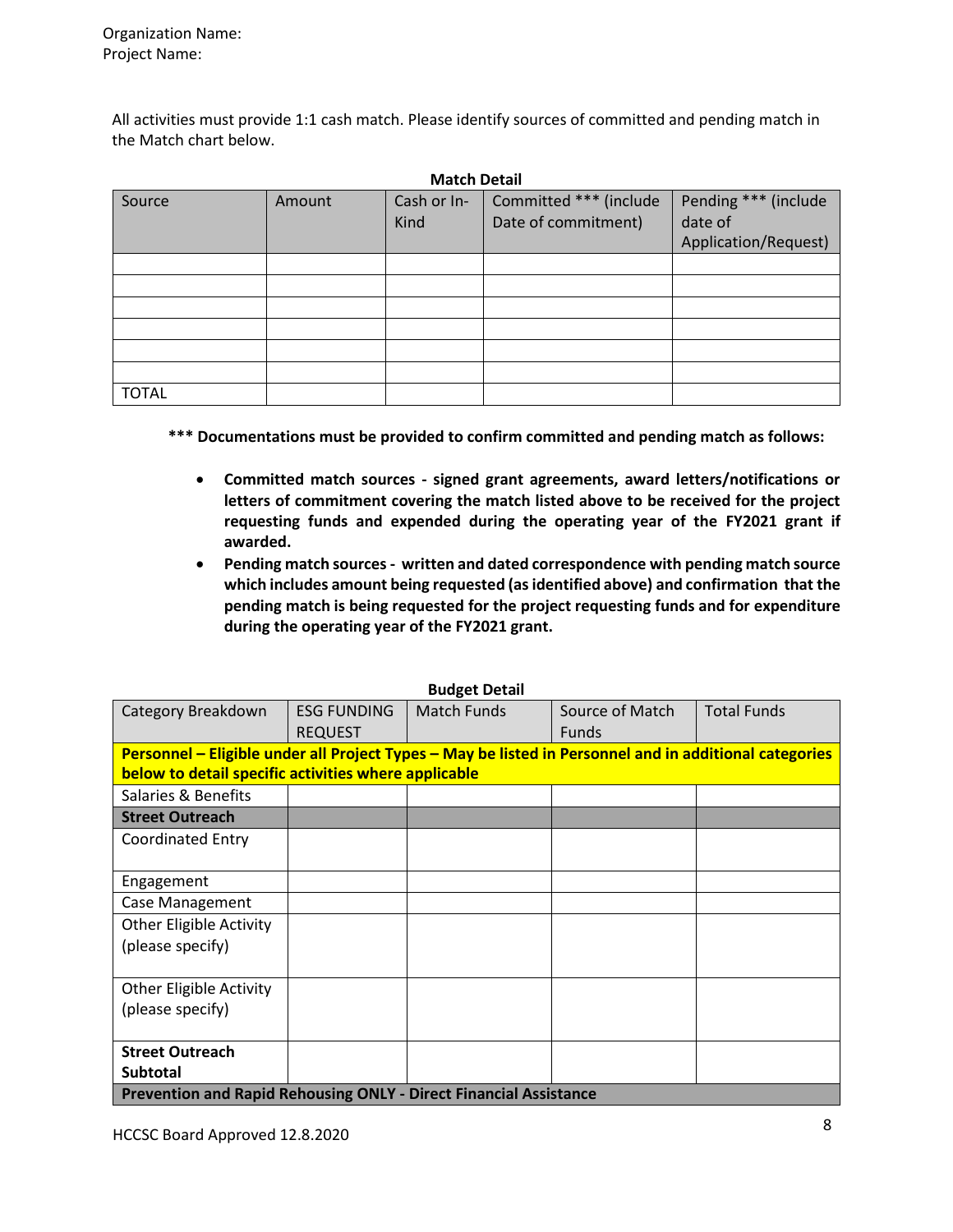| Short- & Medium-                                                                    |  |  |
|-------------------------------------------------------------------------------------|--|--|
| <b>Term Rental</b>                                                                  |  |  |
| Assistance                                                                          |  |  |
| <b>Security Deposits</b>                                                            |  |  |
| <b>Utility Deposits</b>                                                             |  |  |
| <b>Utility Payments</b>                                                             |  |  |
|                                                                                     |  |  |
| <b>Moving Costs</b>                                                                 |  |  |
| <b>Other Eligible Activity</b>                                                      |  |  |
| (please specify)<br><b>Financial Assistance</b>                                     |  |  |
|                                                                                     |  |  |
| <b>Subtotal</b>                                                                     |  |  |
| Prevention and Rapid Rehousing ONLY - Housing Relocation and Stabilization Services |  |  |
| <b>Coordinated Entry</b>                                                            |  |  |
| Case Management                                                                     |  |  |
| Housing                                                                             |  |  |
| Search/Placement                                                                    |  |  |
| Legal Services                                                                      |  |  |
| <b>Budgeting &amp; Credit</b>                                                       |  |  |
| Repair                                                                              |  |  |
| Other Eligible Activity                                                             |  |  |
| (please specify)                                                                    |  |  |
|                                                                                     |  |  |
| <b>Services Subtotal</b>                                                            |  |  |
| <b>Shelter Renovations</b>                                                          |  |  |
| Renovation expenses                                                                 |  |  |
| <b>Shelter Operations</b>                                                           |  |  |
| Maintenance                                                                         |  |  |
| Rent                                                                                |  |  |
| Security                                                                            |  |  |
| Equipment                                                                           |  |  |
| Insurance                                                                           |  |  |
| <b>Utilities</b>                                                                    |  |  |
| <b>Other Eligible Activity</b>                                                      |  |  |
| (please specify)                                                                    |  |  |
|                                                                                     |  |  |
|                                                                                     |  |  |
| <b>Operations Subtotal</b>                                                          |  |  |
| <b>Shelter Essential Services</b>                                                   |  |  |
| <b>Coordinated Entry</b>                                                            |  |  |
|                                                                                     |  |  |
| Case Management                                                                     |  |  |
| Other Eligible Activity                                                             |  |  |
| (please specify)                                                                    |  |  |
|                                                                                     |  |  |
| <b>Other Eligible Activity</b><br>(please specify)                                  |  |  |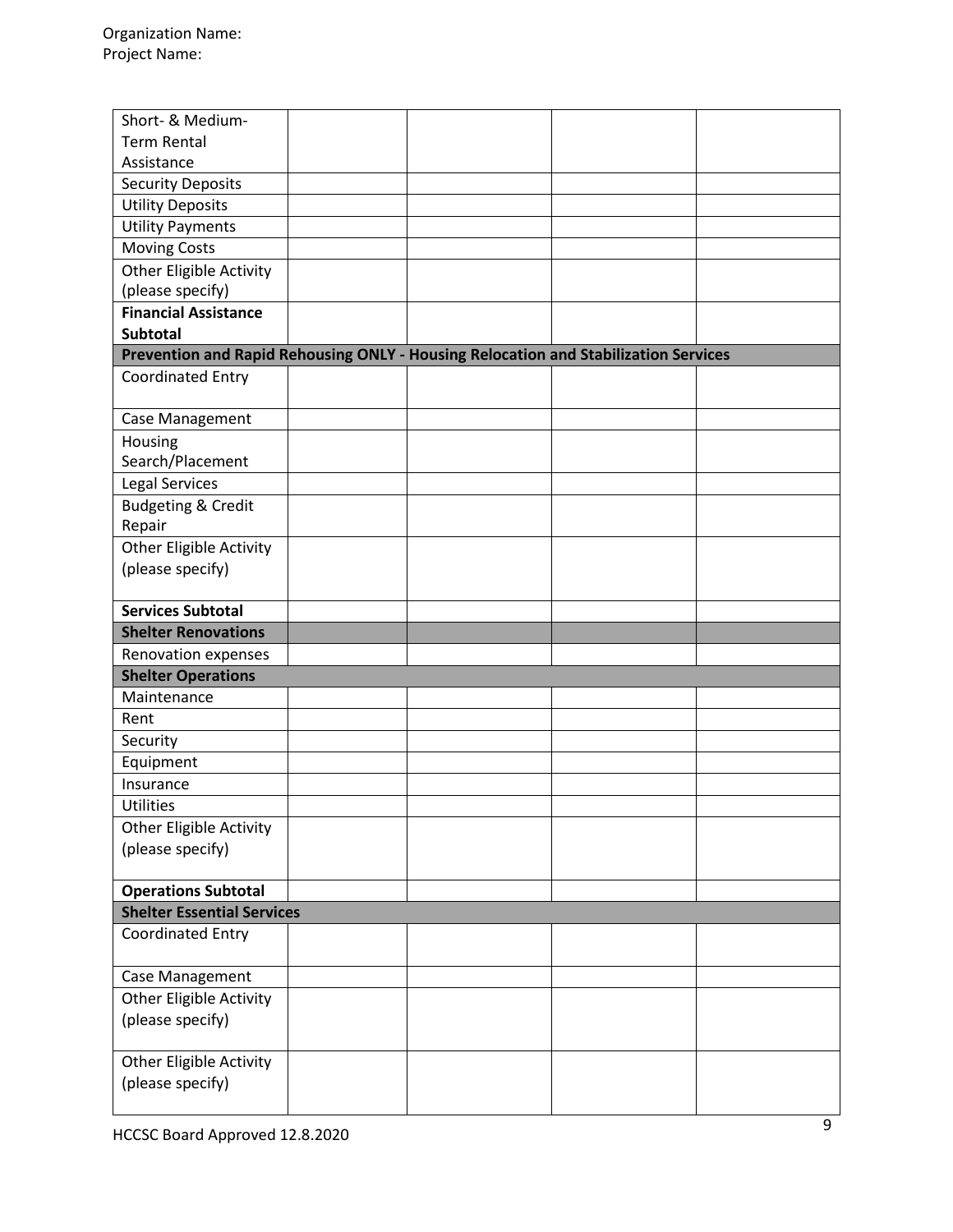| <b>Other Eligible Activity</b><br>(please specify) |  |  |
|----------------------------------------------------|--|--|
| <b>Essential Services</b><br>Subtotal              |  |  |
| <b>HMIS</b>                                        |  |  |
| <b>HMIS</b> activities                             |  |  |
|                                                    |  |  |
| <b>Total ESG Request</b>                           |  |  |
| <b>Total Other Funds</b>                           |  |  |
| <b>Grand Total</b>                                 |  |  |

NOTE: Complete Budget Detail – Personnel Costs below if staff costs are included in your application.

Please show all proposed staff positions funded with ESG funding that relate to the proposed activity. If multiple staff members have the same position/title, list separately (ex. Case Manager 1, Case Manager 2).

| Position<br><b>Title</b>            | Current<br>or<br>Proposed<br>Position | Annual<br>Salary | Annual<br>Fringe<br><b>Benefits</b> | Total<br>Annual<br>Salary | Multiplied<br>by % Time<br>Spent on<br>ESG<br>Program | Total<br>Position<br>Costs<br>Requested<br>from ESG |
|-------------------------------------|---------------------------------------|------------------|-------------------------------------|---------------------------|-------------------------------------------------------|-----------------------------------------------------|
| Example -<br>Case<br><b>Manager</b> | <b>Current</b>                        | \$25,000         | \$5,000                             | \$30,000                  | X 40%                                                 | \$12,000                                            |
|                                     |                                       |                  |                                     |                           |                                                       |                                                     |
|                                     |                                       |                  |                                     |                           |                                                       |                                                     |
|                                     |                                       |                  |                                     |                           |                                                       |                                                     |
|                                     |                                       |                  |                                     |                           |                                                       |                                                     |
|                                     |                                       |                  |                                     |                           |                                                       |                                                     |
|                                     |                                       |                  |                                     |                           |                                                       |                                                     |

#### **Budget Detail – Personnel Costs**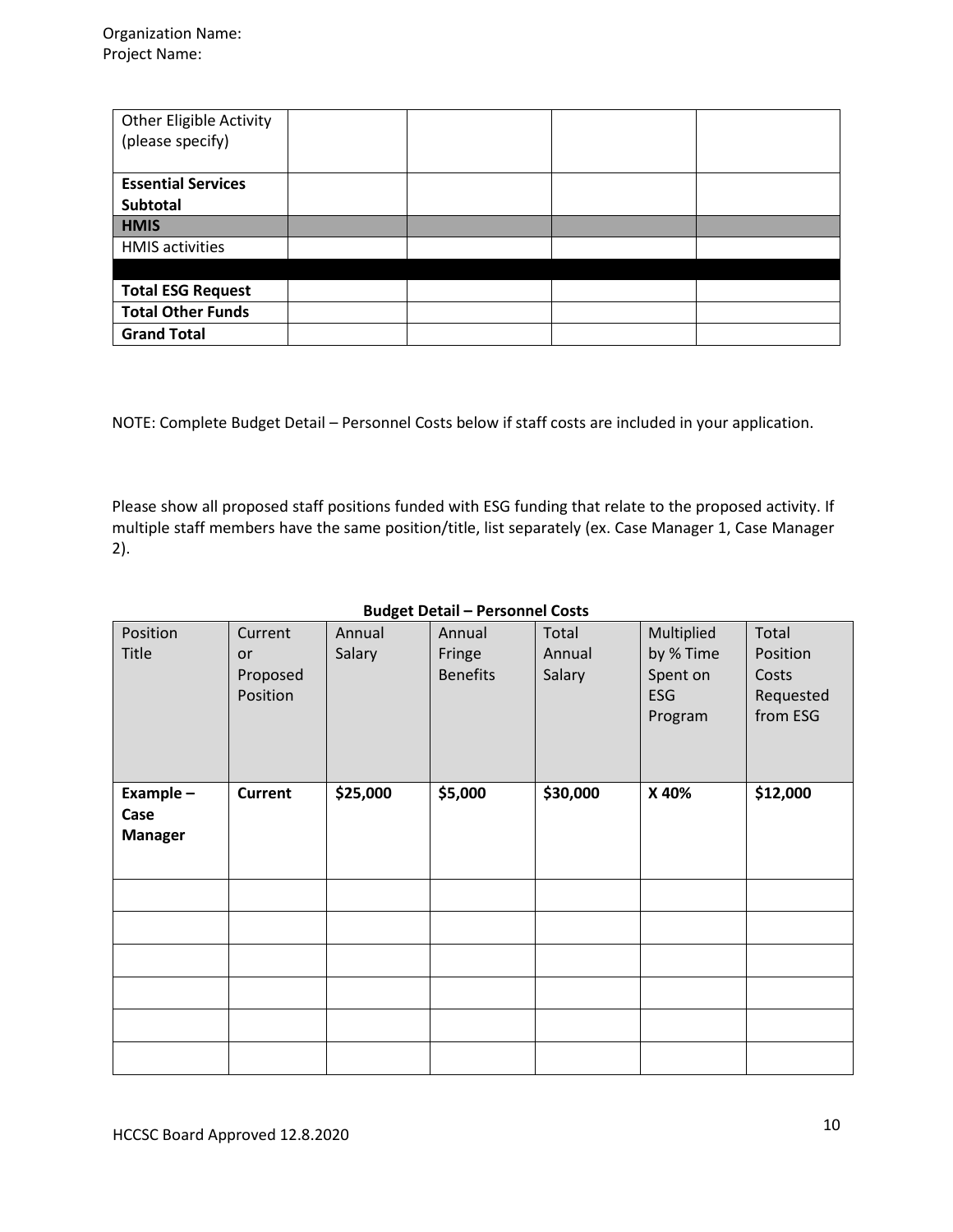#### **Cost per person served**

| <b>Emergency Solutions Grant (ESG)</b>                              | Program Year  |
|---------------------------------------------------------------------|---------------|
|                                                                     | FY2021Request |
| 1. ESG Funding Request                                              |               |
| 2. Total Program Budget                                             |               |
| 3. ESG Request as % of Program Budget (item 1 divided by item 2)    |               |
| 4. Unduplicated Participants to be Served                           |               |
| (Not required for grant funds being requested to support a Homeless |               |
| Management Information System [HMIS] project)                       |               |
| 5. Total Program Costs Per Participant (item 2 divided by item 4)   |               |
| (Not required for grant funds being requested to support a Homeless |               |
| Management Information System [HMIS] project)                       |               |
| 6. Total ESG Cost Per Participant (item 1 divided by item 4)        |               |
| (Not required for grant funds being requested to support a Homeless |               |
| Management Information System [HMIS] project)                       |               |

#### ADDITIONAL INFORMATION:

Did your agency receive an ESG CARES Act funding allocation(s) for Round 1 or Round 2?

 $\square$  YES  $\square$  NO

If yes, please fill in the boxes with the following information: project component, total award amount, and total amount spent to date.

| Project Component | Amount of Total Award | Amount of Total Award Spent to<br>Date |
|-------------------|-----------------------|----------------------------------------|
|                   |                       |                                        |
|                   |                       |                                        |

## **ADDITIONAL DOCUMENTS**

Additional documents required with the application:

- Organizational chart with all vacancies indicated
- Position descriptions for all affected staff positions
- Applicant's most recent audit report and most recent financial statement (must be after2019)
- Applicant's operating budget for the current year
- Internal Revenue Service 501 (c)3 designation
- Articles of Incorporation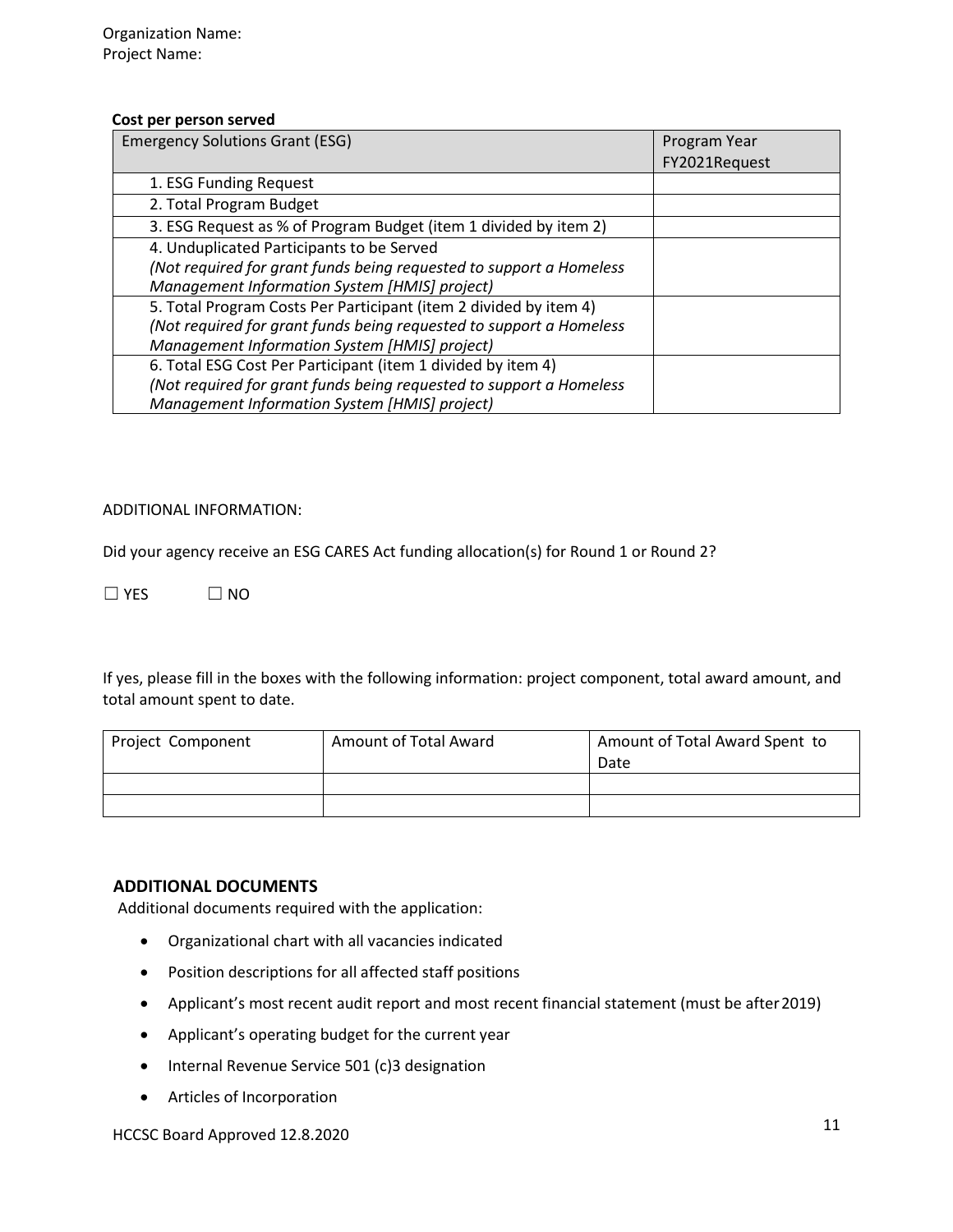Organization Name: Project Name:

- Agency by-laws
- Certificate of Good Standing from the Secretary of State (current year)
- List of all current members of the organization's board of directors
- Last three months of board minutes, including attendance
- Copy of the organization's conflict of interest policy/questionnaire

Approved projects also may be required to show:

- Property deeds
- Proof of insurance
- Current Fire Inspection Certificate for each facility that funds are being requested for
- Certificate of occupancy for each facility that funds are being requested for
- Various other documents as required

#### **ATTACHMENTS REQUIRED**

Attachment I – A statement describing the accessibility of every facility to be assisted with ESG funds. If a facility does not meet the Federal accessibility guidelines and standards, the applicant must submit a detailed plan for sheltering a disabled person.

Attachment II – A summary of the applicant's goals for assisting participants and the community must be submitted.

Attachment III – A copy of your participant termination policy must be submitted.

Attachment IV – A statement of services provided to participants and whether the service is a part of your agency's in‐house program or provided through linkages with other agencies or service providers in the community must be submitted. Include either 1) brochures or pamphlets describing your in‐ house program or 2) a statement on agency letterhead from the Executive Director or Board President.

Attachment V – Request for proof of the following information: in good standing with the City for grants previously received; in good standing with the City of Canton and Stark County in payment of city income tax, real estate taxes, personal property taxes, water and sewer charges or other city assessments for any properties owned within the City of Canton. (See link for thisAffidavit attachment: [https://codelibrary.amlegal.com/codes/canton/latest/canton\\_oh/0-0-0-28\)](https://codelibrary.amlegal.com/codes/canton/latest/canton_oh/0-0-0-28)

Attachment VI – Bidder and Contractor Employment Practices Report